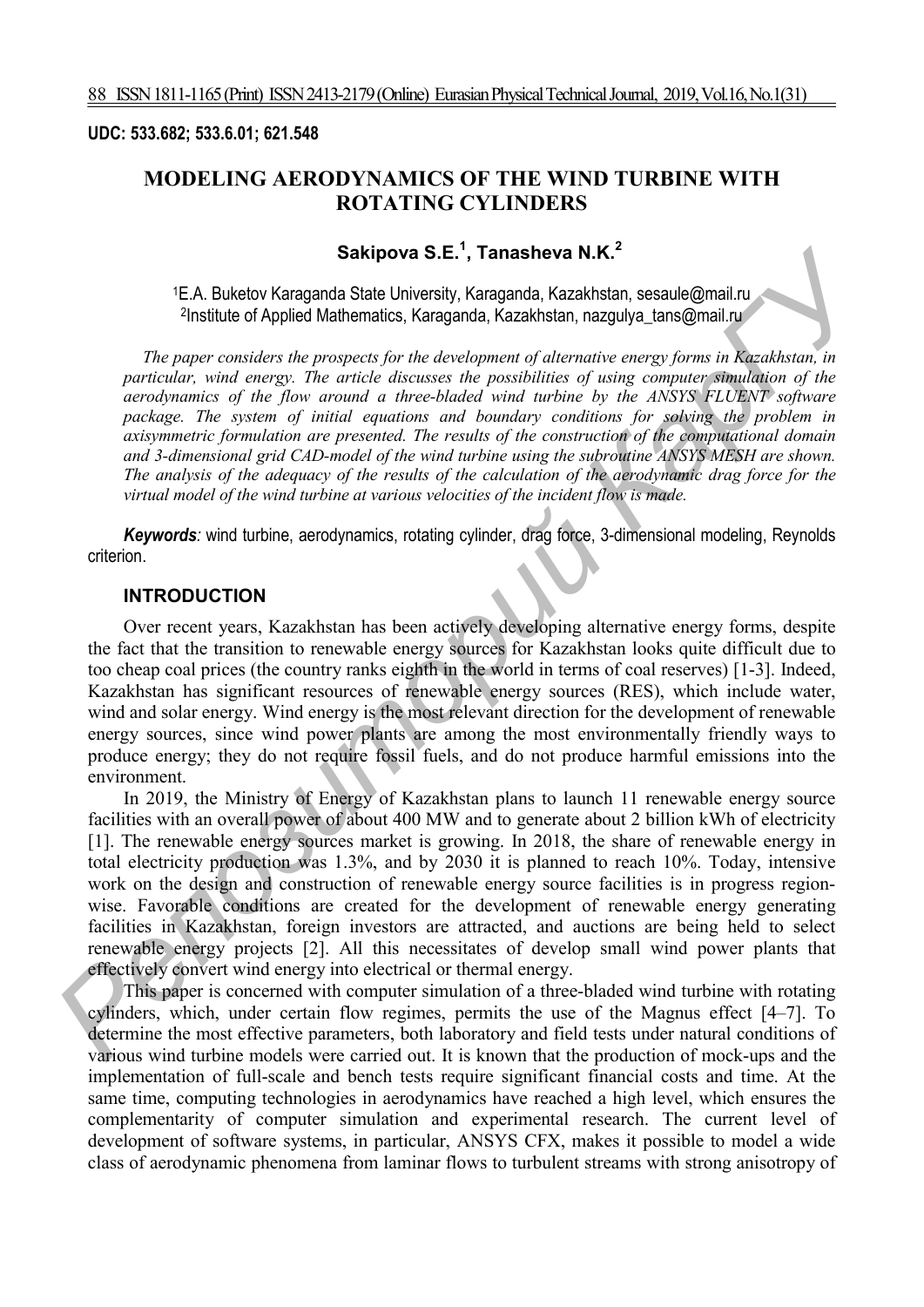parameters [8, 9]. For example, the transitional model of turbulence correctly analyzes flow regimes that are close to laminar ones, flows with developed flow separation zone and attached flow region.

#### **1. Formulation of the problem.**

#### *System of equations*

The problem under study at this stage is solved in an axisymmetric formulation, i.e. the dependence on the azimuthal coordinate φ is not taken into account. Fluid flow is assumed to be laminar and is described by a system of control equations in dimensional formulation [10-11], including: *Permission linest states <i>Parameterization control is a state of the state of the decribed by a system of entired equations in dimensional formulation [16-11]***<br>
<b>***Parameterization control equation in dimensional fo* 

– total energy conservation equation

$$
\frac{\partial (\rho h_{tot})}{\partial t} - \frac{\partial p}{\partial t} + \nabla \cdot (\rho U h_{tot}) = \nabla \cdot (\lambda \nabla T) + \nabla \cdot (U \cdot \tau) + U \cdot (S_{M,rot} + S_{M,buoy}) + S_E
$$
\n(1)

– momentum equation

$$
\frac{\partial(\rho U)}{\partial t} + \nabla \cdot (\rho U \cdot U) = \nabla p + \nabla \cdot \tau + S_{M, rot} + S_{M, buoy} ; \qquad (2)
$$

– continuity equation

$$
\frac{\partial \rho}{\partial t} + \nabla \cdot (\rho U) = 0 \tag{3}
$$

The following symbols are used in the equations  $(1-3)$ :

 $h_{tot} = h_{stat} + U^2 / 2 - \omega^2 r^2 / 2$  – total enthalpy in rotary mode;

ω —the angular rotation velocity of fluid; *r* –radius vector; ρ –fluid density;

 $λ$  –heat conductivity coefficient; *p* –pressure; *U* – velocity vector;

*T* –temperature;  $\tau$  –viscous stress tensor;  $S_E$  – energy source;

 $S_{M,rot} = -2\rho\omega \times U - \rho\omega \times (\omega \times r)$  – the term taking into account the Coriolis force and the centrifugal force;

 $S_{M, b_{\text{uoy}}} = \rho_{\text{ref}} \beta (T - T_{\text{ref}}) g_1$  impulse source formed by buoyant forces;

β –volumetric expansion coefficient; g – gravitational acceleration vector;

# *Boundary conditions:*

.

It is assumed that the adhesion condition holds on the side walls and at the bottom without outlet:

$$
U_{wall} = 0, \tag{4}
$$

At the upper boundary and in the drain region, values of the velocity U and its components along the coordinate axes  $u_i$  are given:

$$
\begin{cases}\nU_{\text{inlet}} = u_{\text{axial}}\overline{i} + u_{\text{radial}}\overline{j} + u_{\text{swirl}}\overline{k} \\
u_{\text{axial}} = -u_1 \\
u_{\text{radial}} = 0 \\
u_{\text{swirl}} = 0\n\end{cases}, \qquad\n\begin{cases}\nU_{\text{inlet}} = u_{\text{axial}}\overline{i} + u_{\text{radial}}\overline{j} + u_{\text{swirl}}\overline{k} \\
u_{\text{axial}} = -u_2 \\
u_{\text{radial}} = 0 \\
u_{\text{swirl}} = 0\n\end{cases}
$$
\n(5)

The computations based on equations (1-3) with boundary conditions (4-5) were performed in the ANSYS CFX and ANSYS FLUENT software package.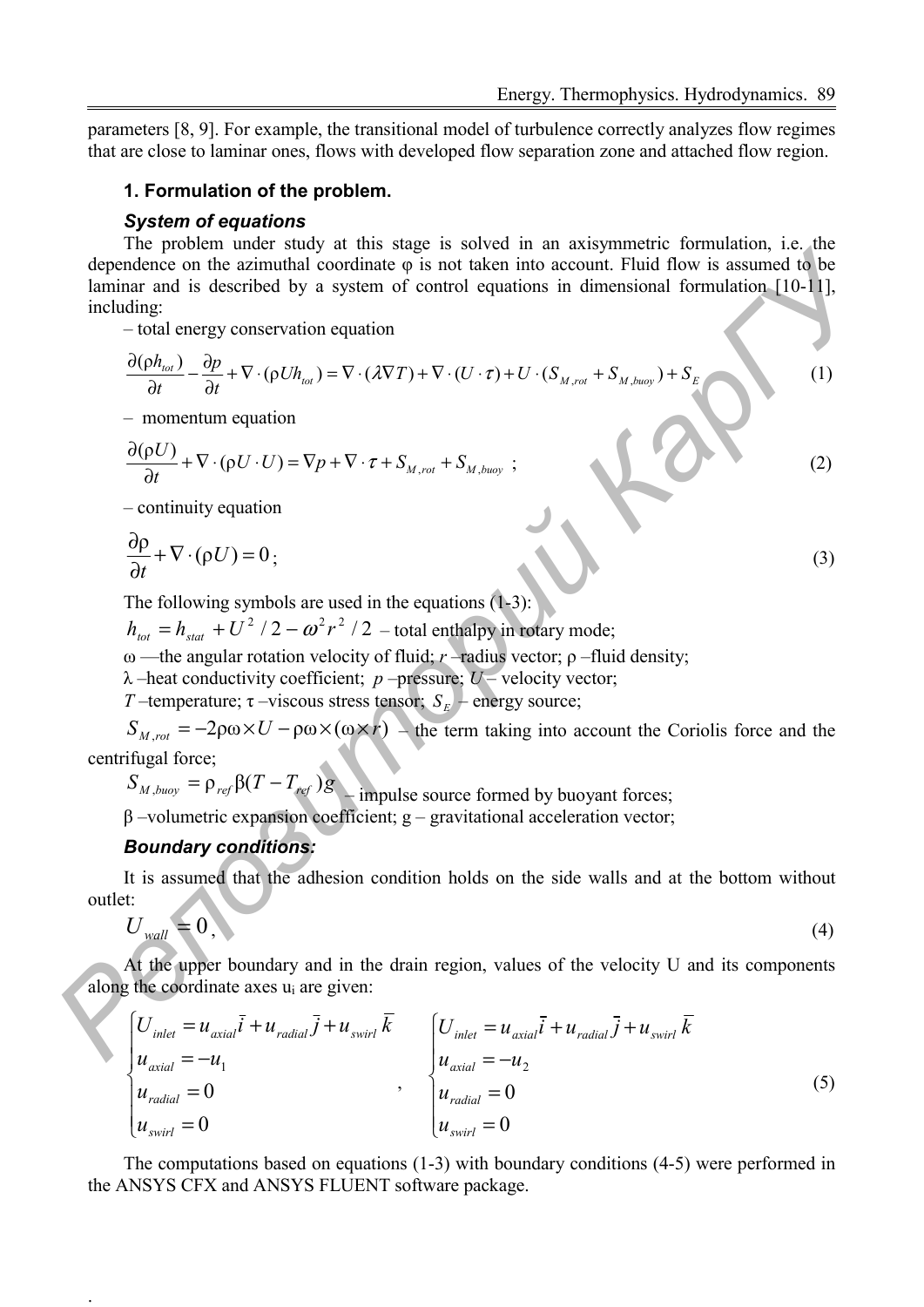# **2. Grid model using the ANSYS MESH subroutine**

Previously, an unstructured computational grid of the model was generated in the ANSYS MESH subroutine [9]. As main elements of the computational grid tetrahedrons were chosen; those of the walls were prisms. To simulate the flow in the boundary layer, 18 prismatic layers clustered against the walls were developed. Fig. 1 shows a general view of a two-dimensional computational grid. In the procedure, some general recommendations on generating computational grids used to solve other classes of gas-dynamic problems were taken into account, such as: the two neighboring mesh ratios in the region of greatest gradients should not exceed 1.25, the same at interblock boundaries – 2.0 [8, 9]. After the grid had been generated, its quality was checked. As an estimation parameter, the quality parameter was used, the value of which should be at least 0.1.



**Fig.1.** The preliminary 2-dimensional grid model of the wind turbine.

The maximum value of the dimensionless near-wall coordinate  $Y^{\dagger}$ <sub>max</sub> for the grid from the first point was 80.29, and for the grid of the second type it was 102.34. Thus, for the computational domain of the 3-dimensional model, a grid with the number of elements of more than 3,000,000 cells was generated, Fig.2.



**Fig.2.** The 3-dimensional grid model of the computational domain around the wind turbine.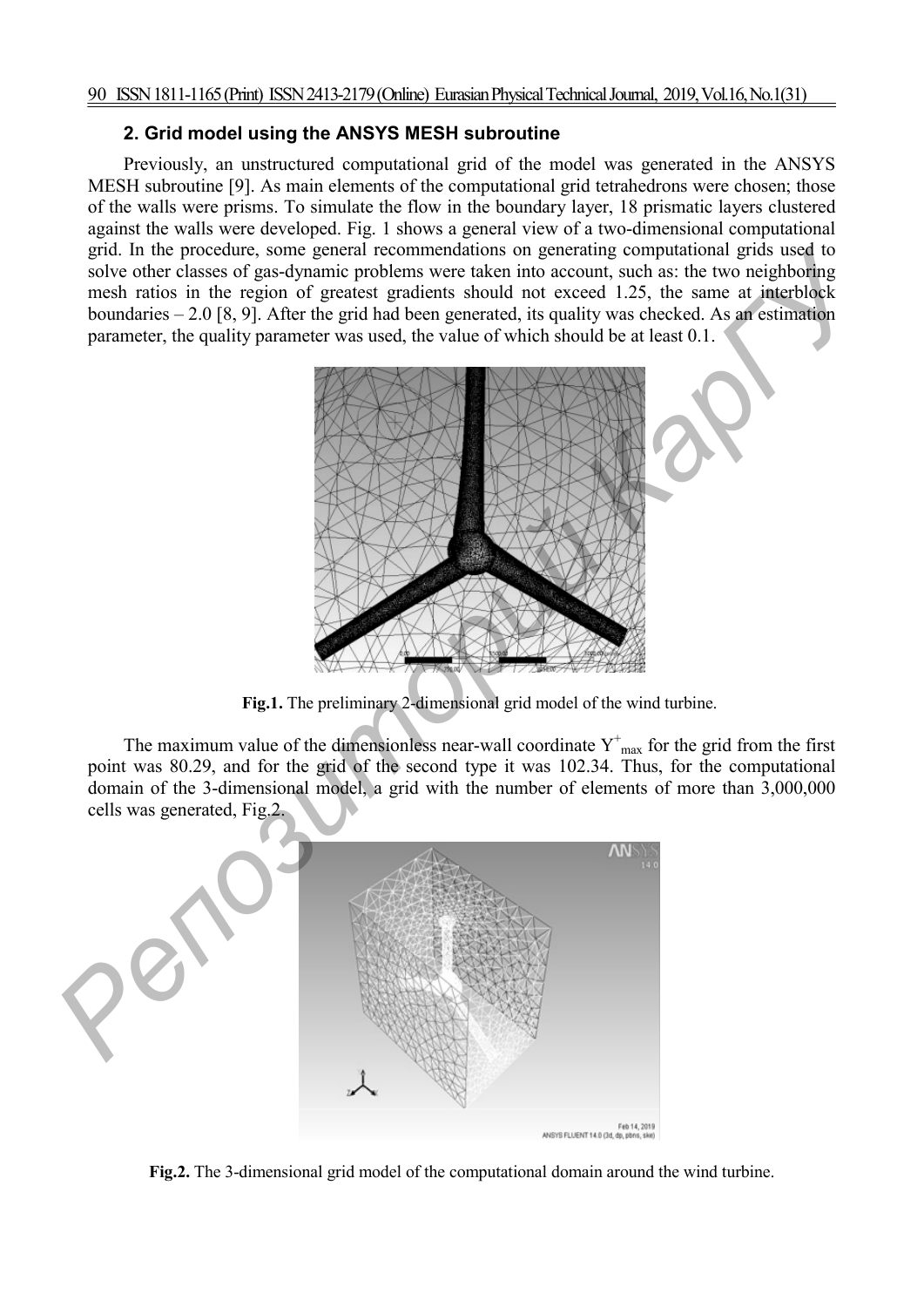Fig. 1 shows that at the initial stage, in the 2-dimensional model the diameter of the cylindrical blades of the wind turbine decreases from their base to the ends, as if they are cut off. As a result of numerous experiments, at the stage of generating 3-dimensional model, the experimenters were able to develop a model of a three-bladed wind turbine with cylindrical blades having flat disks at the ends. Fig.2 most accurately shows the real design [7, see Fig.2]. It can be seen that the diameter of the end bases of the blades is larger than the diameter of the cylindrical blade itself.

Thus, in the ANSYS CFX and ANSYS FLUENT software package, a CAD-model of a wind turbine was developed. That was a wind turbine with blades in the form of rotating cylinders having flat disks at its ends. After that, computational models were developed in DESIGN MODELER. Then, using the mesh generator ANSYS MESH, calculation grids were generated for each element. Next, the computational domains were assembled in the CFX-Pre pre-processor. Figure 3 shows one of the variants of mathematical modeling of a three-bladed wind generator, where the rotation of a cylindrical blade with a flat end is shown.



**Fig.3.** Three-dimensional modeling of the rotation of a wind generator cylindrical blade.

For the numerical implementation of the problem in the described formulation, finite-element software packages ANSYS CFX and ANSYS FLUENT were used. The assumptions about the axial symmetry of the problem and the laminar flow regime permitted to essentially reduce the number of computational nodes and the computation time. In the environment of the same application, the boundary conditions of the problem were set, the accepted assumptions were taken into account and, after completion of the preparation process of objects for modeling, computations could be performed.

### **3. Discussion of the results**

.

For this particular case, 3.09 million point-elements of the grid model were used in the computations. Computer simulation was made at initial temperature parameters of  $288K (15<sup>0</sup>C)$  and  $293K (20<sup>0</sup>C)$ . The results showed that in this range there was no effect of temperature on the values of the drag force. As a result of the calculations, the authors found the values of the drag force and, accordingly, the drag coefficient when the air flow velocity changed, the maximum value of which was 10m/s. The direction of the incident flow was perpendicular to the plane of the wind wheel and did not change.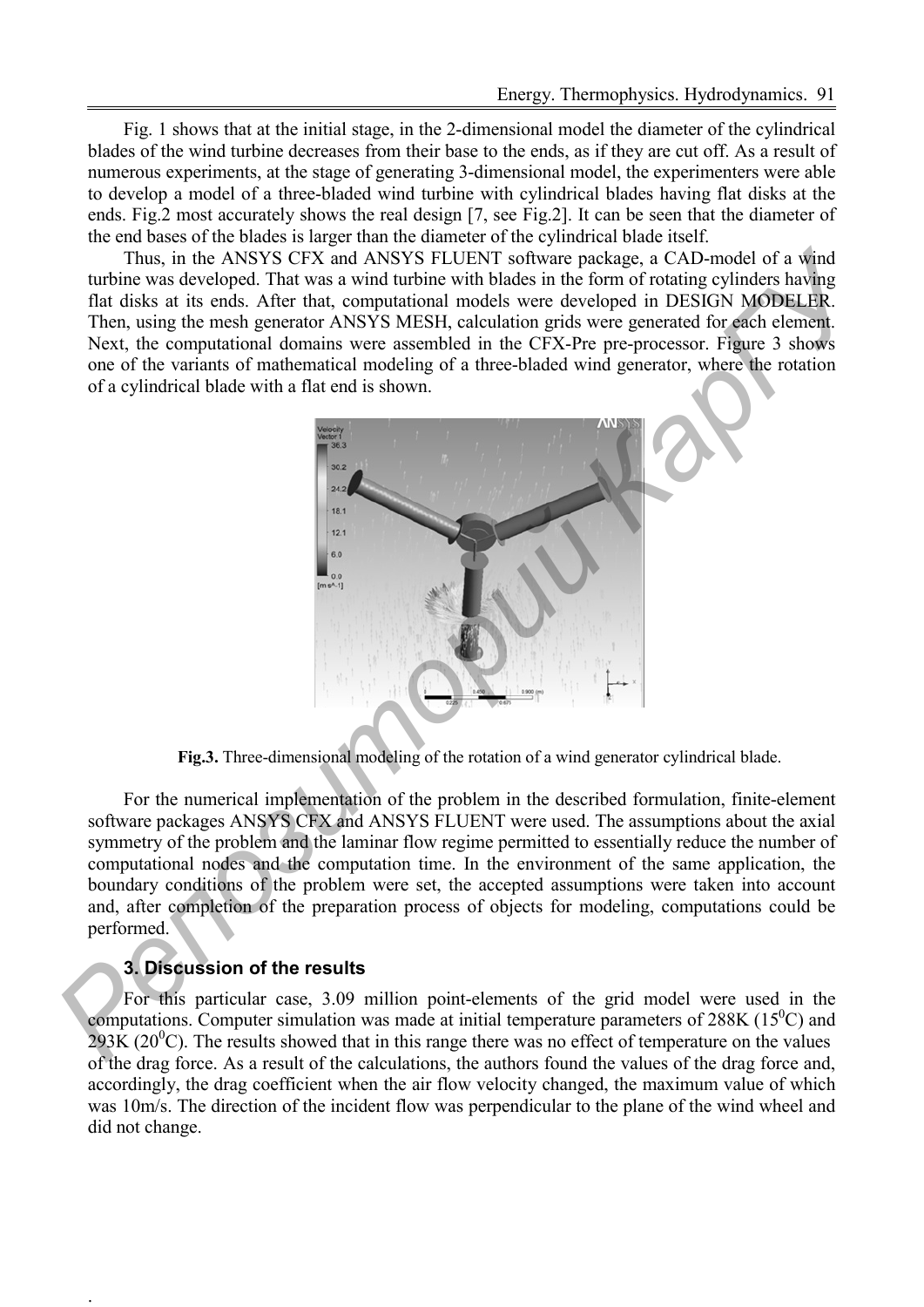Fig. 4 shows the change in the drag force value *Fd* of the virtual model of the wind turbine at different incident flow velocities. The nature of the dynamics, i.e. an increase in the *Fd* values corresponds to the physical phenomenon, which is confirmed by experimental data [4-6].

The following known formulas were used to calculate the dimensionless parameter [9]. The formula for determining the Reynolds number:

$$
\text{Re} = \frac{ud}{V} \tag{6}
$$

where  $u$  is the velocity of the air flow, approaching the cylinder; d is the outer diameter of the cylinder under study; ν is the kinematic viscosity of air.

The formula for determining the drag coefficient:

$$
C_x = \frac{F_d}{\frac{\rho u^2}{2} S} \tag{7}
$$

where  $F_d$  is the drag force; *u* is the air flow velocity;  $\rho$  is the air density;  $S -$  is s the crosssectional area of the wind wheel.

The found dependence of the drag coefficient of the virtual model of a wind turbine on Reynolds number practically coincides with the exponential law of variation for the ideal case of a cross flow around a cylinder, Fig.5.



**Fig. 4.** The dependence of the drag force on the air flow velocity.



**Fig.5.** The dependence of the drag coefficient of the wind turbine model on Reynolds number